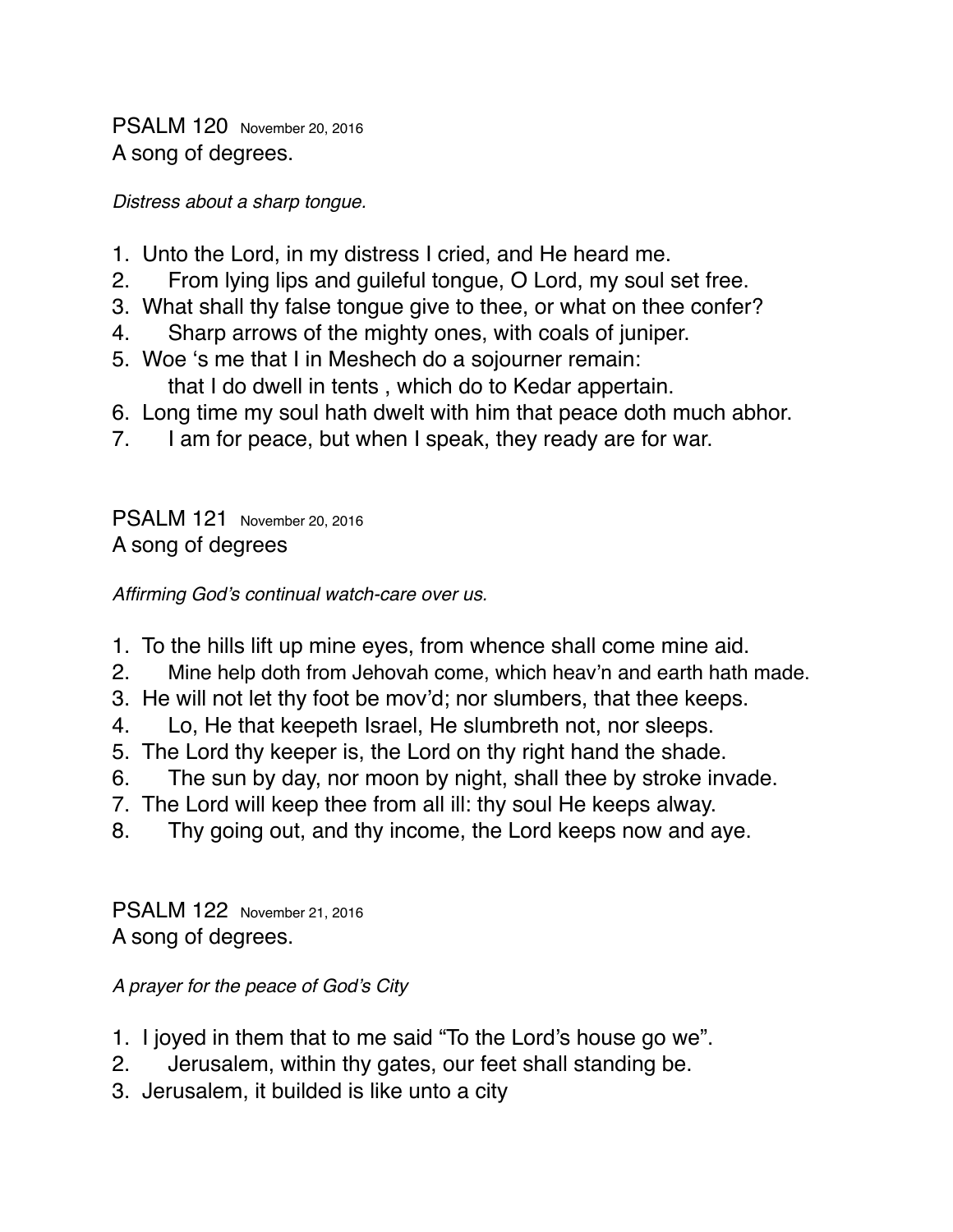together, which compacted is with itself, closely.

- 4. Whither the tribes, God's tribes ascend unto Isr'el's witness; that they unto Jehovah's name may render thankfulness.
- 5. For there the judgments' thrones, the thrones of David's house, do sit.
- 6. Oh!, for Jerusalem her peace! see that ye pray for it! Prosper they shall that do thee love. 7. Peace in thy fortresses oh! let there be; prosperity within thy palaces!
- 8. For my brethren and for my friends, I'll now speak peace to thee.
- 9. I'll for our God Jehovah's house, seek thy felicity.

PSALM 123 November 21, 2016 A song of degrees.

*A prayer for relief from contemptuous authorities. [So fitting for today in the US!]*

- 1. Oh Thou that sittest in the heavens, I lift mine eyes to Thee.
- 2. Lo, as the servants' eyes unto hand of their masters be: As maid's eyes to her mistress' hand, so are our eyes unto the Lord our God, until that He shall mercy to us show.
- 3. Oh Lord be merciful to us! Merciful to us be, because that filled with contempt exceedingly are we.
- 4. With scorn of those that be at ease, our soul's fill'd very much! also of those that great ones are, e'en with contempt of such.

PSALM 124 November 22, 2016 A song of degrees of David.

- 1. Had not the Lord been on our side may Israel now say,
- 2. Had not God been for us, when men did rise against us, they -
- 3. They had then swallow'd us alive, when their wrath on us burn'd.
- 4. Then had the waters us o'rewhelm'd; the stream our soul o'er turn'd.
- 5. The proud waters then, on our soul had passed on their way:
- 6. Bless'd be the Lord, that to their teeth did not give us a prey.
- 7. Our soul, as bird, escaped is out of the fowler's snare; the snare asunder broken is; and we delivered are.
- 8. The succor which we do enjoy is in Jehovah's name: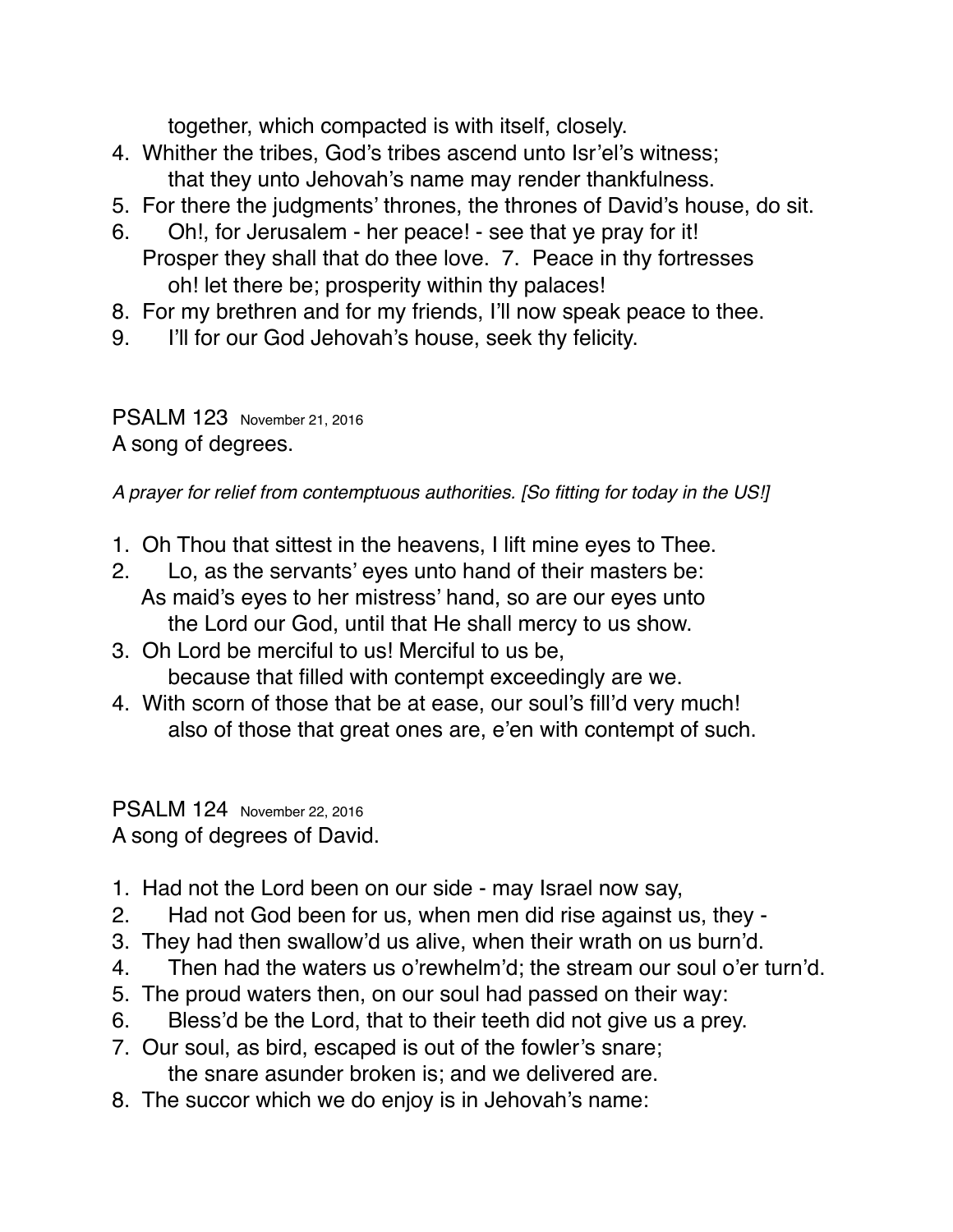Who is the Maker of the earth, and of the heaven's frame.

PSALM 125 November 22, 2016 A song of degrees.

- 1. They that do in Jehovah trust shall as mount Zion be: which cannot be removed, but shall remain perpetually.
- 2. Like as the mountains round about Jerusalem do stay: so doth the Lord surround His folk, from henceforth e'en for aye.
- 3. For lewd men's rod on just men's lot, it shall not resting be: lest just men should put forth their hand unto iniquity.
- 4. To those, Jehovah, that be good, gladness to them impart: as also unto them that are upright within their heart.
- 5. But who turn to their crooked ways, the Lord shall make them go with workers of iniquity: but peace be Isr'el to.

PSALM 126 November 24, 2016 A song of degrees.

- 1. When as the Lord return'd again Zion's captivity, at that time unto them that dream compared might we be.
- 2. Then was our mouth with laughter fill'd, with singing then our tongue! The Lord hath done great things for them, said they, t'heathens, among.
- 3. The Lord hath done great things for us, whereof we joyful be.
- 4. As streams in south, do Thou, oh Lord, turn our captivity.
- 5. Who sow in tears, shall reap in joy. 6. Who do go forth and mourn, bearing choice seed, shall sure with joy, bringing their sheaves, return.

PSALM 127 November 24, 2016 A song of degrees for Solomon.

- 1. If God build not the house, vainly who build it do take pain. Except the Lord the city keep, the watchman wakes in vain.
- 2. It's vain for you early to rise, watch late, to feed upon the bread of grief: so He gives sleep to His beloved one.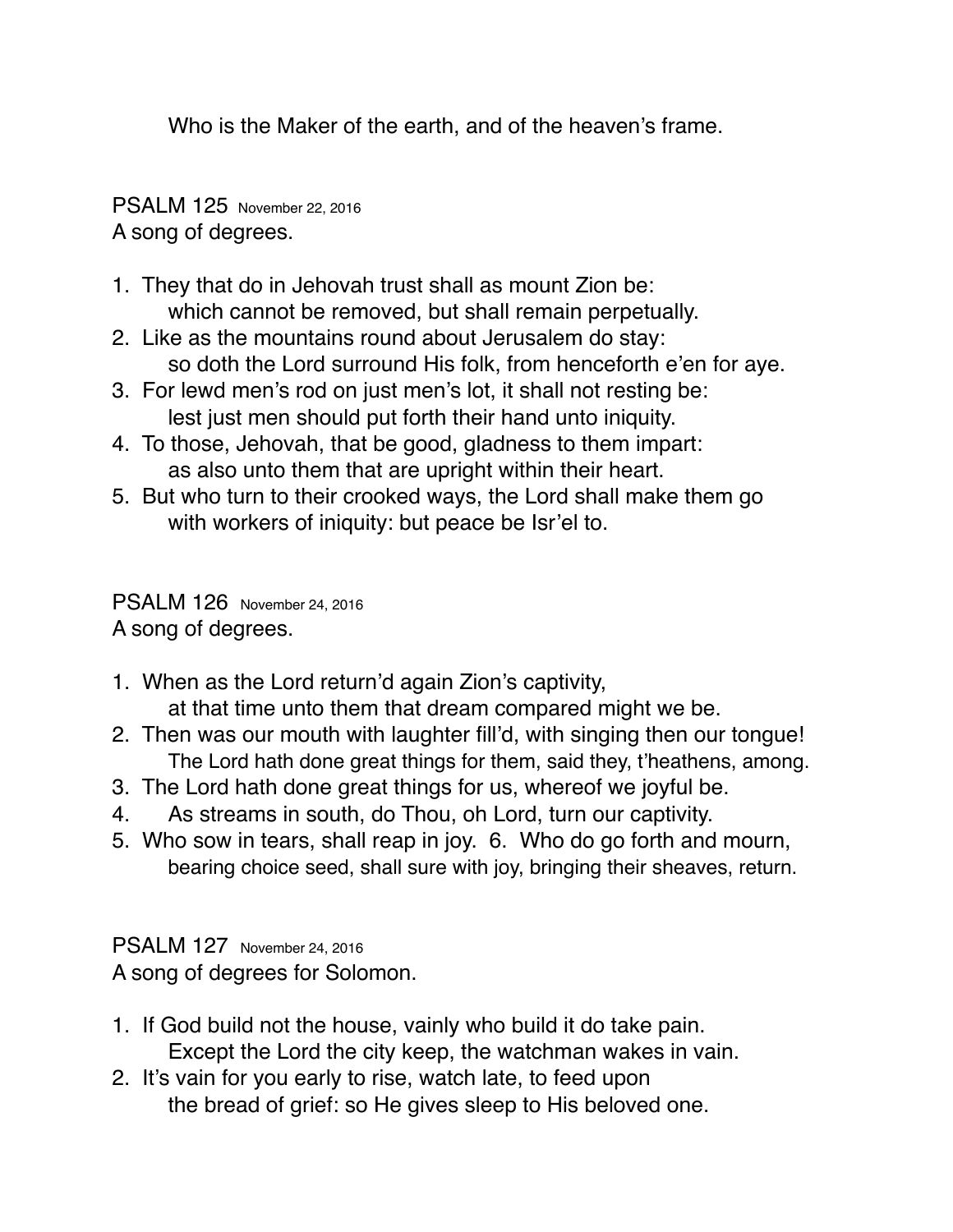- 3. Lo, the womb's fruit, it's God's reward; sons are His heritage.
- 4. As arrows in a strong man's hand, are sons of youthful age.
- 5. O blessed is the man which hath his quiver fill'd with those. They shall not be ashamed i'th' gate, when they speak with their foes.

PSALM 128 November 24, 2016 A song of degrees.

*A beautiful song of encouragement to honor the Lord.*

- 1. Blessed is every one that doth Jehovah fear; that walks His ways along. 2 For thou shalt eat with cheer thy hands' labor. Blessed shalt thou be. It well with thee shall be, therefore.
- 3. Thy wife, like fruitful vine, shall be by thine house' side; the children that be thine, like olive plants abide about thy board. 4. Behold, thus bless'd that man doth rest that fears the Lord.
- 5. Jehovah shall thee bless from Zion, and shalt see Jerusalem's goodness all thy life's days that be. 6. And shalt view well thy children, then, with their children. Peace, on Isr'el.

PSALM 129 November 25, 2016 A song of degrees.

- 1. From my youth, now may Israel say, oft have they me assailed.
- 2. They me assailed oft from my youth, yet 'gainst me nought prevailed.
- 3. The plowers plowed upon my back; their furrows long they drew.
- 4. The righteous Lord the wicked's cords He did asunder hew.
- 5. Let all that Zion hate be shamed and turned back together.